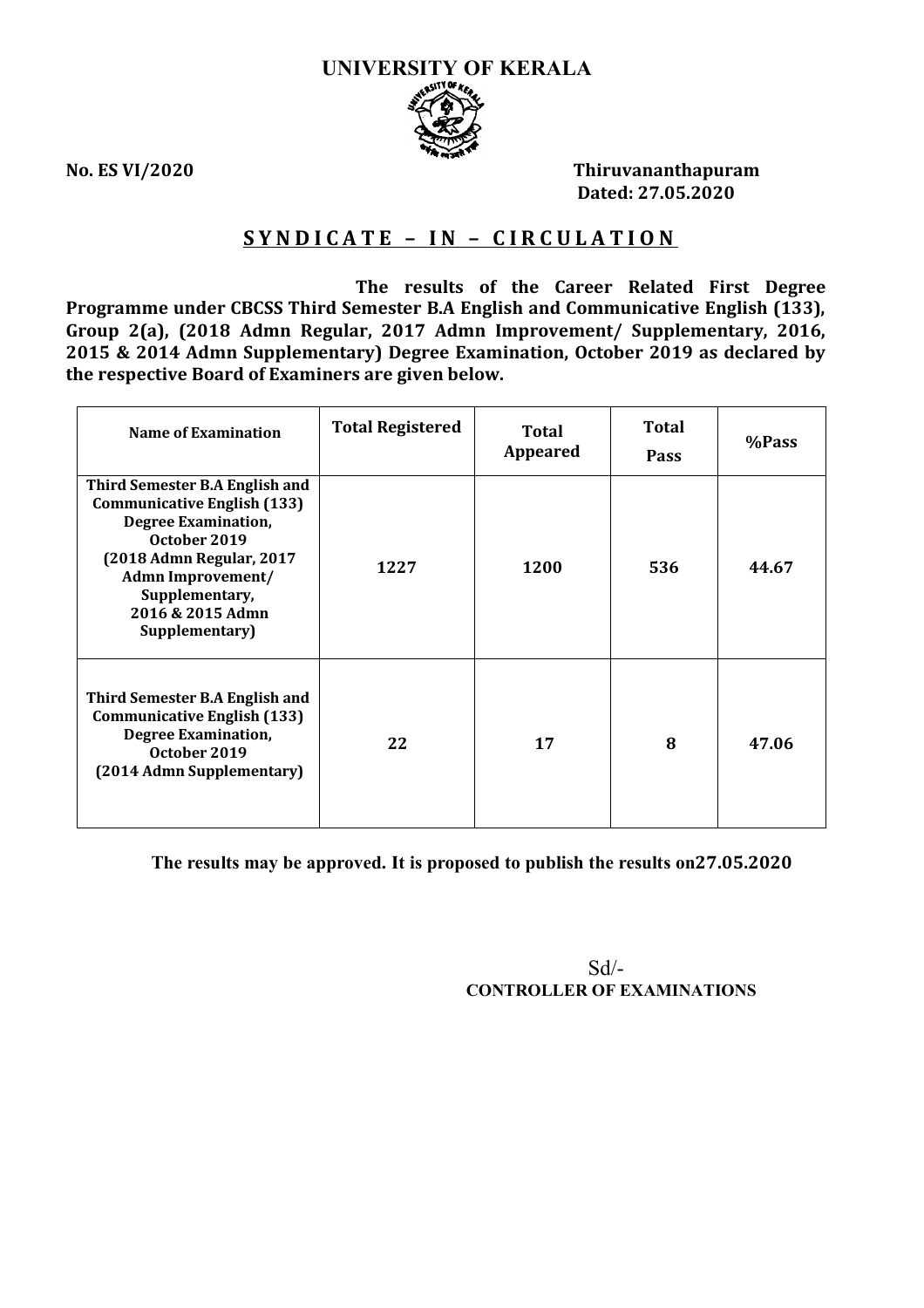

- **1. The following is the provisional list of Register Numbers of the successful candidates of the Career Related First Degree Programme under CBCSS Third Semester B.A English and Communicative English (133), Group 2(a), (2018 Admn Regular, 2017 Admn Improvement/ Supplementary, 2016, 2015 & 2014 Admn Supplementary)Degree Examination, October 2019**
- **2. (a) For the successful completion of a semester (for 2014 Admission) a student has to score a minimum SCPA of 4.00(E Grade). A minimum of 40% of marks (E Grade) is required for passing a course with a separate minimum of 40% (E Grade) for Continuous Evaluation and End Semester Evaluation.**

**b) From 2015 Admission onwards, a student has to score minimum 35% marks each for ESE & CE for a course pass. However, 40% in aggregate (CE+ESE) is required for a semester pass**

**3. The last date for applying revaluation and scrutiny is 10.06.2020. Candidates should make use of draft mark list available in the university website for applying for revaluation. Application for revaluation and scrutiny should be submitted through ONLINE only**

 Sd/- **CONTROLLER OF EXAMINATIONS**

**University Buildings, Thiruvananthapuram Dated: 27.05.2020**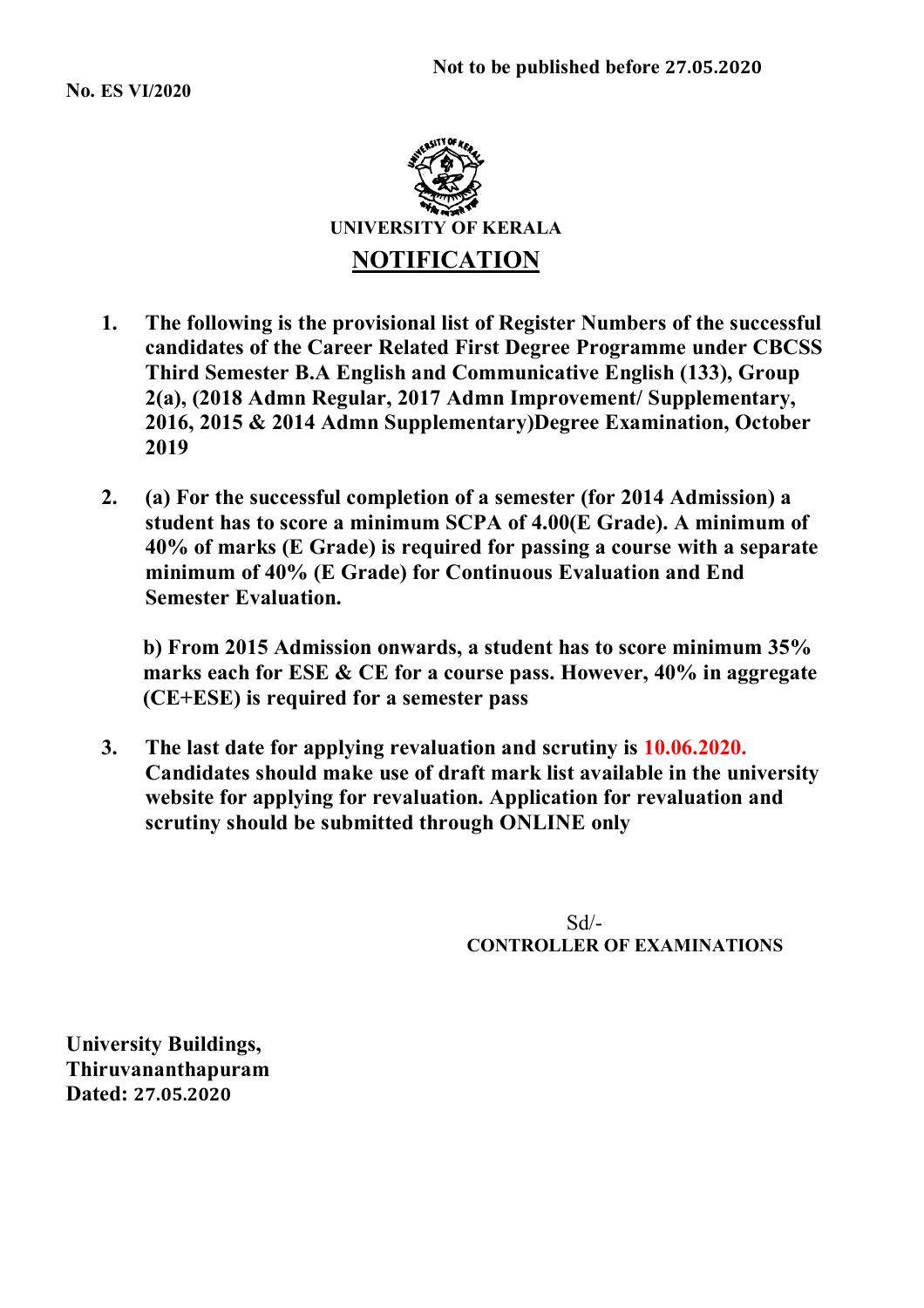### **All Saint's College, Chakai, Thiruvananthapuram**

#### **B.A. - English And Communicative English(133)**

| All Pass (Semester scores given in brackets) |             |                                                   |                       |
|----------------------------------------------|-------------|---------------------------------------------------|-----------------------|
| 002(7.33 B)                                  | 004(5.89 D) | 005(6.56 C)                                       | 010(6.04 C)           |
| 013(6.76 C)                                  | 014(8.04 A) | 015(6.59 C)                                       | 017(7.28 B)           |
| 021(8.02 A)                                  | 022(6.09 C) | 023(6.52 C)                                       | 024(7.55 B)           |
| 027(5.27 D)                                  | 028(8.03 A) | 029(6.41 C)                                       | 030(5.80 D)           |
| 032(7.12 B)                                  | 033(6.80 C) | 034(6.19 C)                                       | 035(8.13 A)           |
| 037(5.53 D)                                  | 038(5.99 D) | 039(5.66 D)                                       | 040(6.43 C)           |
| 042(7.39 B)                                  | 044(5.99 D) | 045(6.19 C)                                       | 048(6.26 C)           |
| 010(5.10 D)                                  | 015(5.62 D) | 023(5.18 D)                                       | $024(4.38)$ E)        |
| 038(4.98 E)                                  | 044(5.93 D) | 15100003(5.59 D)                                  | $007(4.94 \text{ E})$ |
|                                              |             |                                                   |                       |
| 006(12346)                                   | 008(4)      | 009(12346)                                        | 011(12346)            |
| 020(12346)                                   | 026(1234)   | 043(12346)                                        | 046(12345)            |
| 011(46)                                      | 16100012(4) |                                                   |                       |
|                                              |             | Passed in Parts (Subject codes given in brackets) |                       |

**College Code : 113**

### **Iqbal College, Peringamala, Thiruvananthapuram**

#### **B.A. - English And Communicative English(133)**

| All Pass (Semester scores given in brackets)      |                |                  |             |                       |
|---------------------------------------------------|----------------|------------------|-------------|-----------------------|
| 18113002(5.72 D)                                  | 003(5.91 D)    | 006(7.17 B)      | 007(6.82 C) | 008(5.08 D)           |
| 009(6.49 C)                                       | $010(6.38)$ C) | 011(6.29 C)      | 015(6.10 C) | 017(5.41 D)           |
| 019(5.74 D)                                       | 022(6.72 C)    | 024(7.52 B)      | 025(5.25 D) | 030(5.53 D)           |
| 037(7.01 B)                                       | 038(6.71 C)    | 039(4.72 E)      | 040(5.15 D) | 041(5.03 D)           |
| 045(7.58 B)                                       | 046(5.34 D)    | 17113002(4.93 E) | 006(6.47 C) | $009(4.54 \text{ E})$ |
| 010(6.97 C)                                       | 011(5.68 D)    | 012(7.81 B)      | 013(5.42 D) | 016(6.26 C)           |
| 020(6.13 C)                                       | 024(7.31 B)    | 025(6.64 C)      | 027(7.17 B) | 034(4.45 E)           |
| 036(4.87 E)                                       | 041(5.23 D)    | 042(5.02 D)      | 043(4.54 E) | 045(4.77 E)           |
| 046(7.06 B)                                       | 047(5.39 D)    | 16113005(4.36 E) | 007(4.77 E) | 010(4.56 E)           |
| 024(4.73 E)                                       | 044(4.92 E)    | 15113022(4.67 E) | 034(4.12 E) |                       |
| 14113010(5.77 D)                                  |                |                  |             |                       |
| $015(4.82 \text{ E})$                             |                |                  |             |                       |
| Passed in Parts (Subject codes given in brackets) |                |                  |             |                       |
| 18113001(1345)                                    | 004(13456)     | 005(13456)       | 012(345)    | 014(1235)             |
| 016(13456)                                        | 018(34)        | 020(14)          | 023(1346)   | 026(234)              |
| 028(23456)                                        | 029(134)       | 031(4)           | 032(34)     | 034(2346)             |
| 035(13456)                                        | 036(12345)     | 042(1345)        | 044(1)      | 17113015(3)           |
| 023(35)                                           | 038(3)         | 039(1)           | 044(1)      | 15113014(6)           |
|                                                   |                |                  |             |                       |

**College Code : 114**

# **Kunjukrishna Nadar Memorial Govt. Arts & Science College, Kanjiramkulam, Thiruvananthapuram**

| All Pass (Semester scores given in brackets) |                       |                  |             |             |
|----------------------------------------------|-----------------------|------------------|-------------|-------------|
| 18114003(6.33 C)                             | 004(6.42 C)           | 005(6.30 C)      | 006(7.36 B) | 007(6.25 C) |
| $013(4.95 \text{ E})$                        | 020(5.83 D)           | $024(6.41)$ C)   | 025(5.79 D) | 026(6.35 C) |
| 027(5.03 D)                                  | 029(5.22 D)           | 031(7.56 B)      | 035(6.18 C) |             |
| 17114009(5.85 D)                             |                       |                  |             |             |
| 016(5.04 D)                                  | $020(5.68 \text{ D})$ | 14114004(4.56 E) | 017(5.05 D) |             |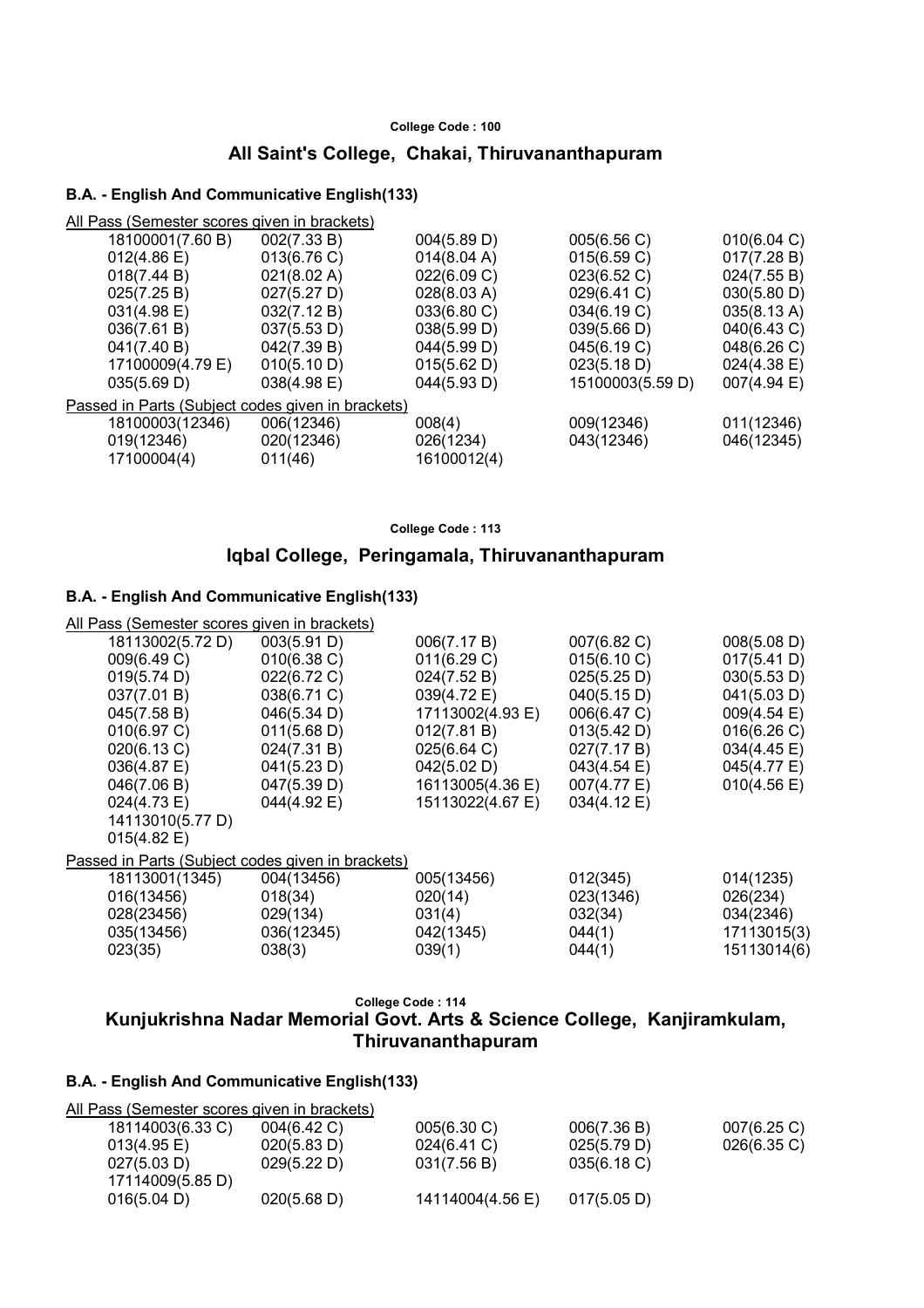| Passed in Parts (Subject codes given in brackets) |            |            |             |            |
|---------------------------------------------------|------------|------------|-------------|------------|
| 18114001(1236)                                    | 002(1236)  | 008(12356) | 010(12346)  | 011(12346) |
| 012(126)                                          | 015(36)    | 016(1234)  | 017(12346)  | 018(1246)  |
| 019(1236)                                         | 021(12346) | 022(136)   | 028(12346)  | 030(26)    |
| 033(2356)<br>028(4)                               | 034(1456)  | 036(6)     | 17114001(6) | 019(2)     |

### **Sanatana Dharma College, Sanathanapuram, Alappuzha**

### **B.A. - English And Communicative English(133)**

| All Pass (Semester scores given in brackets)      |             |                  |             |              |
|---------------------------------------------------|-------------|------------------|-------------|--------------|
| 18125008(5.72 D)                                  | 009(6.02 C) | 010(5.21 D)      | 011(6.30 C) | 015(5.95 D)  |
| 020(5.06 D)                                       | 021(6.05 C) | 022(7.02 B)      | 028(6.28 C) | 033(5.60 D)  |
| 036(6.42 C)                                       | 038(6.16 C) | 17125005(5.51 D) | 014(6.08)   | 027(7.83 B)  |
| 036(7.45 B)                                       | 038(7.33 B) | 14125023(5.06 D) |             |              |
| Passed in Parts (Subject codes given in brackets) |             |                  |             |              |
| 18125001(1)                                       | 002(1346)   | 003(136)         | 004(123)    | 005(13456)   |
| 006(1)                                            | 012(1456)   | 013(12346)       | 014(12346)  | 016(12)      |
| 017(1245)                                         | 018(12346)  | 024(1234)        | 025(1246)   | 026(12)      |
| 027(124)                                          | 029(1234)   | 030(123)         | 031(134)    | 032(12456)   |
| 034(12)                                           | 037(12345)  | 039(1245)        | 040(1234)   | 17125004(46) |
| 009(346)                                          | 015(6)      | 019(5)           | 020(4)      | 026(36)      |
|                                                   |             |                  |             |              |

#### **College Code : 126 St. Gregorios College, Kottarakara, Kollam**

### **B.A. - English And Communicative English(133)**

| All Pass (Semester scores given in brackets)      |             |                  |             |             |
|---------------------------------------------------|-------------|------------------|-------------|-------------|
| 18126003(6.91 C)                                  | 009(6.41 C) | 010(5.90 D)      | 011(6.44 C) | 016(6.69 C) |
| 017(5.79 D)                                       | 019(5.82 D) | 025(4.31 E)      | 030(6.59 C) | 035(5.60 D) |
| 037(6.71 C)                                       | 038(6.65 C) | 17126005(5.61 D) | 006(6.23 C) | 009(4.63 E) |
| 016(6.06 C)                                       | 022(7.03 B) | 026(6.78 C)      | 033(6.89 C) | 034(6.98 C) |
| 16126013(4.47 E)                                  | 027(5.07 D) | 15126023(4.43 E) |             |             |
| Passed in Parts (Subject codes given in brackets) |             |                  |             |             |
| 18126001(1246)                                    | 002(1346)   | 004(13456)       | 005(12346)  | 006(1456)   |
| 008(13456)                                        | 012(146)    | 013(12346)       | 014(126)    | 015(14)     |
| 020(126)                                          | 022(1)      | 026(13456)       | 028(4)      | 029(124)    |
| 031(124)                                          | 032(1)      | 033(4)           | 034(1346)   | 036(146)    |
| 042(124)                                          | 043(6)      | 044(134)         | 045(14)     | 046(4)      |
| 047(4)                                            | 17126002(6) | 003(23456)       | 008(46)     | 010(1)      |
|                                                   |             |                  |             |             |

**College Code : 133**

# **S N College, Punalur, Kollam**

### **B.A. - English And Communicative English(133)**

### All Pass (Semester scores given in brackets)

| 18133002(4.81 E)        | 003(6.66)             | 005(6.08)   | $006(4.99)$ E) | 007(5.69 D) |
|-------------------------|-----------------------|-------------|----------------|-------------|
| $008(6.94)$ C)          | $009(5.67 \text{ D})$ | 010(5.81 D) | 014(7.26 B)    | 015(6.08)   |
| 017(4.91 E)             | 018(7.00 B)           | 019(6.48)   | 020(6.54)      | 022(5.73 D) |
| 026(5.40 D)             | $035(5.68)$ D)        | 042(6.10)   | 043(5.98 D)    | 044(5.90 D) |
| 047(5.71 D)             | 17133004(4.80 E)      | 006(6.89 C) | 009(7.03 B)    | 028(7.37 B) |
| $032(6.50 \, \text{C})$ | 035(6.05)             | 040(4.28 E) |                |             |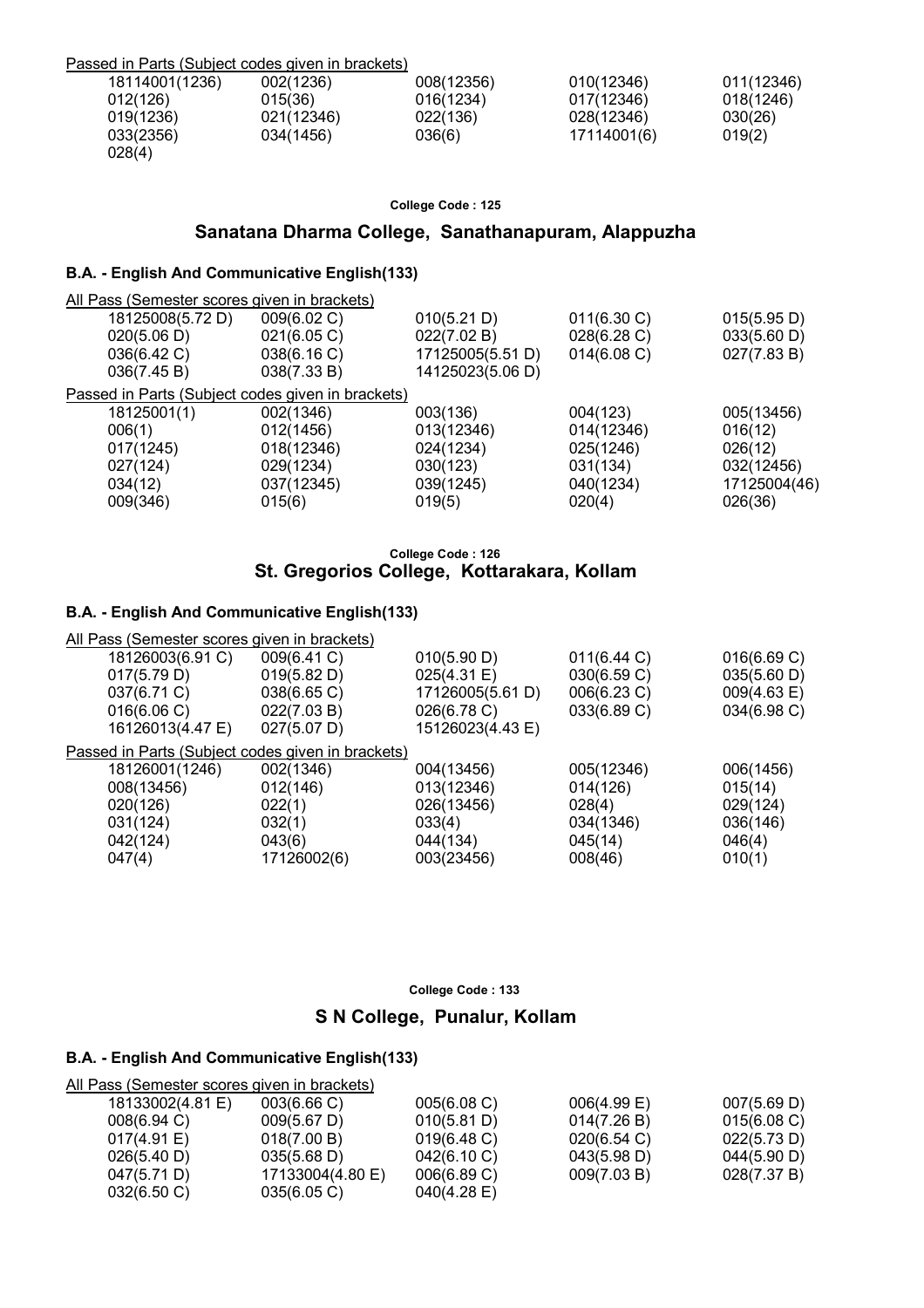#### Passed in Parts (Subject codes given in brackets)

| 18133001(12346) | 004(134)  | 011(1236)   | 012(1)     | 013(126)   |
|-----------------|-----------|-------------|------------|------------|
| 021(13456)      | 023(24)   | 024(12346)  | 025(12346) | 028(2)     |
| 029(1236)       | 031(1)    | 032(1346)   | 033(12356) | 034(12345) |
| 036(1236)       | 037(1236) | 039(1236)   | 040(12346) | 045(1)     |
| 046(12346)      | 048(1)    | 17133011(6) | 013(46)    | 015(6)     |
| 017(6)          | 018(6)    | 020(1)      | 039(36)    |            |

**College Code : 138**

### **St Johns College, Anchal, Kollam**

### **B.A. - English And Communicative English(133)**

| All Pass (Semester scores given in brackets)      |             |                  |             |             |
|---------------------------------------------------|-------------|------------------|-------------|-------------|
| 18138001(6.40 C)                                  | 003(6.31 C) | 004(6.05 C)      | 005(6.56 C) | 006(6.35 C) |
| 007(6.77 C)                                       | 009(6.25 C) | 010(7.11 B)      | 012(6.63 C) | 013(6.96 C) |
| 015(5.33 D)                                       | 016(5.37 D) | 017(6.11 C)      | 018(7.03 B) | 020(6.04 C) |
| 021(4.59 E)                                       | 022(6.27 C) | 024(6.14 C)      | 026(5.16 D) | 027(4.78 E) |
| 030(6.57 C)                                       | 031(5.55 D) | 032(5.74 D)      | 033(5.69 D) |             |
| 17138005(5.36 D)                                  |             |                  |             |             |
| 008(6.66 C)                                       | 010(6.64 C) | 017(5.78 D)      | 019(5.79 D) | 025(7.35 B) |
| 026(7.44 B)                                       | 027(6.13 C) | 029(7.01 B)      | 031(5.31 D) | 032(4.53 E) |
| 033(4.95 E)                                       | 034(6.24 C) | 16138034(4.54 E) |             |             |
| Passed in Parts (Subject codes given in brackets) |             |                  |             |             |
| 18138002(12346)                                   | 008(1234)   | 014(1234)        | 019(12346)  | 023(124)    |
| 025(12346)<br>035(23)                             | 029(12346)  | 17138015(6)      | 020(26)     | 022(46)     |

**College Code : 139**

# **St Josephs College For Women, , Alappuzha**

# **B.A. - English And Communicative English(133)**

| All Pass (Semester scores given in brackets)      |                       |                                   |                              |             |
|---------------------------------------------------|-----------------------|-----------------------------------|------------------------------|-------------|
| 18139003(7.53 B)                                  | 004(6.62 C)           | 005(5.52 D)                       | 007(7.80 B)                  | 008(5.98 D) |
| 009(6.54 C)                                       | 010(6.13 C)           | 011(8.03 A)                       | $013(6.31)$ C)               | 016(6.63 C) |
| 019(6.24 C)                                       | 020(6.29 C)           | 025(6.01 C)                       | 034(6.01 C)                  | 037(6.31 C) |
| 038(5.10 D)                                       | 042(6.50 C)           | 046(8.03 A)                       | 047(6.78 C)                  | 052(6.61 C) |
| 17139001(5.78 D)                                  | 002(7.05 B)           | $006(4.76)$ E)                    | 007(6.27 C)                  | 009(6.18 C) |
| 011(5.52 D)                                       | 012(5.96 D)           | 016(6.84 C)                       | 018(5.39 D)                  | 019(5.69 D) |
| 020(5.89 D)                                       | $025(5.84 \text{ D})$ | 030(5.06 D)                       | 041(4.91 E)                  | 043(5.79 D) |
| 17139044(5.82 D)                                  | 048(6.98 C)           | 050(6.34 C)                       | 051(6.57 C) 16139024(4.52 E) |             |
| 029(4.31 E)                                       | $030(4.18 \text{ E})$ | 15139027(5.13 D) 14139032(4.66 E) |                              |             |
| Passed in Parts (Subject codes given in brackets) |                       |                                   |                              |             |
| 18139001(12346)                                   | 002(12346)            | 006(13)                           | 012(12346)                   | 014(12346)  |
| 015(12346)                                        | 017(12346)            | 018(12346)                        | 022(1246)                    | 023(12346)  |
| 024(12346)                                        | 027(12346)            | 028(1346)                         | 029(12346)                   | 030(12346)  |
| 031(1246)                                         | 032(12346)            | 033(126)                          | 035(146)                     | 036(12346)  |
| 039(1346)                                         | 040(12346)            | 041(1346)                         | 043(134)                     | 044(12346)  |
| 045(12346)                                        | 048(12346)            | 049(12346)                        | 050(12346)                   | 051(12346)  |
| 17139026(2)                                       | 037(2)                | 038(2)                            |                              |             |
| SUSPECTED MALPRACTICE                             |                       |                                   |                              |             |

17139023()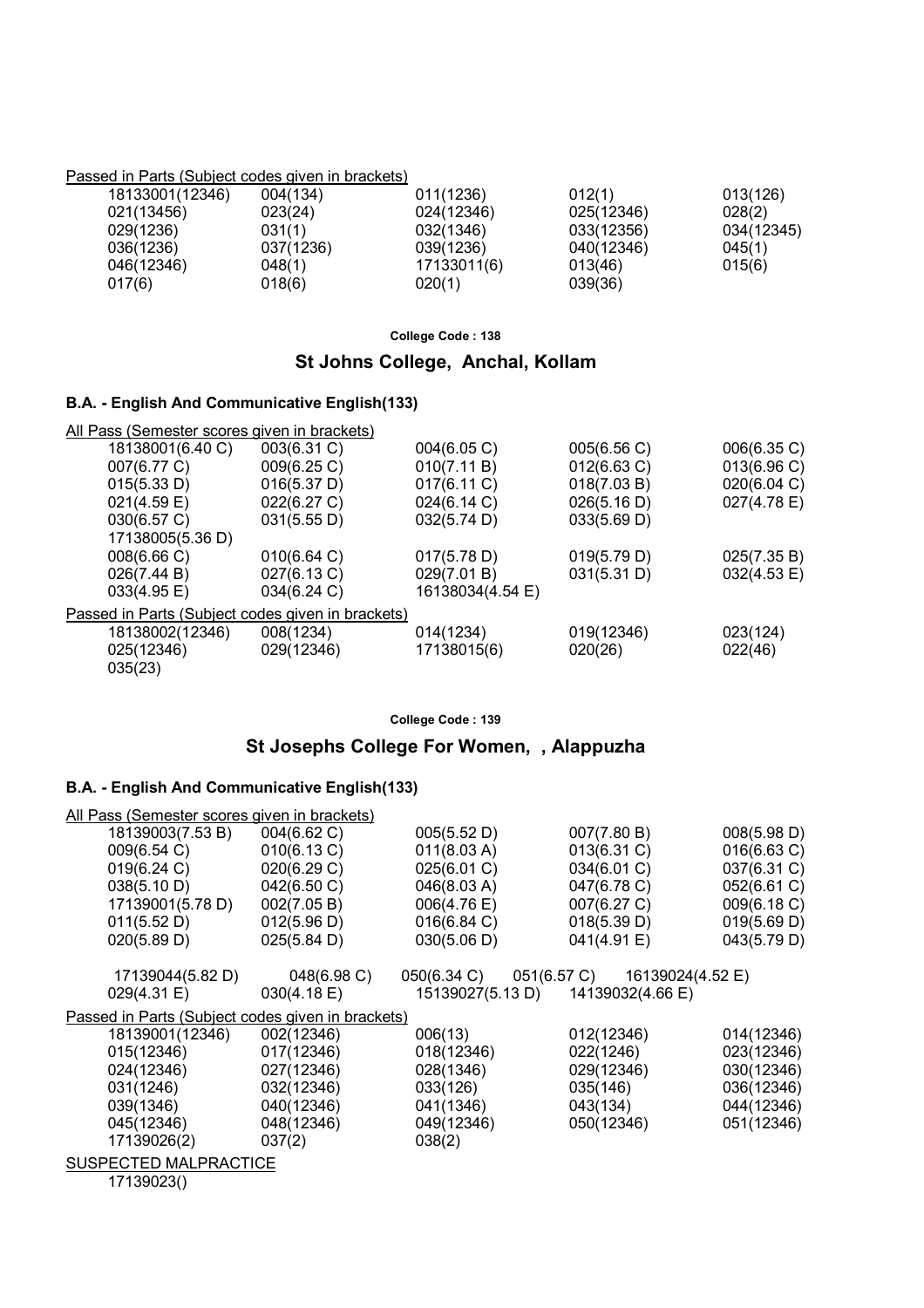### **KNM College of Arts & Science, Kanjiramkulam, Thiruvananthapuram**

#### **B.A. - English And Communicative English(133)**

| All Pass (Semester scores given in brackets)      |             |             |             |             |
|---------------------------------------------------|-------------|-------------|-------------|-------------|
| 18153006(7.11 B)                                  | 007(6.44 C) | 013(5.96 D) | 014(5.18 D) | 018(5.70 D) |
| 17153005(4.82 E)                                  | 011(4.61 E) | 017(5.95 D) | 020(5.01 D) | 025(5.39 D) |
| 16153003(5.05 D)                                  | 005(4.41 E) |             |             |             |
| Passed in Parts (Subject codes given in brackets) |             |             |             |             |
| 18153001(1234)                                    | 002(1234)   | 003(234)    | 005(12346)  | 008(1246)   |
| 009(2)                                            | 010(12346)  | 011(124)    | 012(12346)  | 015(23456)  |
| 016(234)                                          | 017(234)    | 019(12346)  | 020(234)    | 021(34)     |
| 022(4)                                            | 023(234)    | 17153001(1) | 002(14)     | 013(134)    |
| 015(134)                                          | 018(4)      | 019(4)      | 022(36)     | 030(4)      |
|                                                   |             |             |             |             |

#### **College Code : 154**

# **KICMA College of Arts & Science, Neyyar Dam, Thiruvananthapuram**

### **B.A. - English And Communicative English(133)**

| All Pass (Semester scores given in brackets) |                       |                                                   |             |
|----------------------------------------------|-----------------------|---------------------------------------------------|-------------|
| 007(6.01 C)                                  | 008(5.79 D)           | 009(5.09 D)                                       | 011(5.01 D) |
| 014(5.89 D)                                  | 016(5.48 D)           | 020(7.55 B)                                       | 025(6.24 C) |
| 17154002(6.31 C)                             | $008(4.93 \text{ E})$ | 018(5.48 D)                                       | 027(5.23 D) |
| 16154006(5.07 D)                             |                       |                                                   |             |
|                                              |                       |                                                   |             |
| 005(4)                                       | 013(34)               | 015(4)                                            | 017(2345)   |
| 019(12346)                                   | 021(1234)             | 024(234)                                          | 026(2)      |
| 029(1234)                                    | 031(1)                | 032(12346)                                        | 033(12346)  |
| 011(3)                                       | 015(46)               | 020(34)                                           | 028(4)      |
|                                              |                       |                                                   |             |
|                                              |                       | Passed in Parts (Subject codes given in brackets) |             |

#### **College Code : 159**

### **Christ College, Vizhinjam, Thiruvananthapuram**

| All Pass (Semester scores given in brackets)      |                       |                  |                  |              |
|---------------------------------------------------|-----------------------|------------------|------------------|--------------|
| 18159001(6.92 C)                                  | 004(7.23 B)           | 005(6.24 C)      | 006(7.00 B)      | 007(6.17 C)  |
| 014(7.21 B)                                       | 015(6.33 C)           | 017(7.29 B)      | 018(6.53 C)      | 019(5.96 D)  |
| 020(7.59 B)                                       | 023(5.35 D)           | 024(6.11 C)      | 026(6.64 C)      | 027(6.98 C)  |
| $031(4.67 \text{ E})$                             | $032(5.84 \text{ D})$ | 17159003(5.79 D) | 004(6.83 C)      | 014(5.74 D)  |
| 021(7.03 B)                                       | 032(7.45 B)           | 16159012(5.04 D) | 15159026(4.81 E) |              |
| Passed in Parts (Subject codes given in brackets) |                       |                  |                  |              |
| 18159003(12356)                                   | 008(12346)            | 009(123)         | 010(4)           | 011(123)     |
| 012(12346)                                        | 016(12346)            | 021(1346)        | 022(24)          | 025(12346)   |
| 028(12346)                                        | 029(134)              | 030(12346)       | 033(12346)       | 17159011(34) |
| 012(4)                                            |                       |                  |                  |              |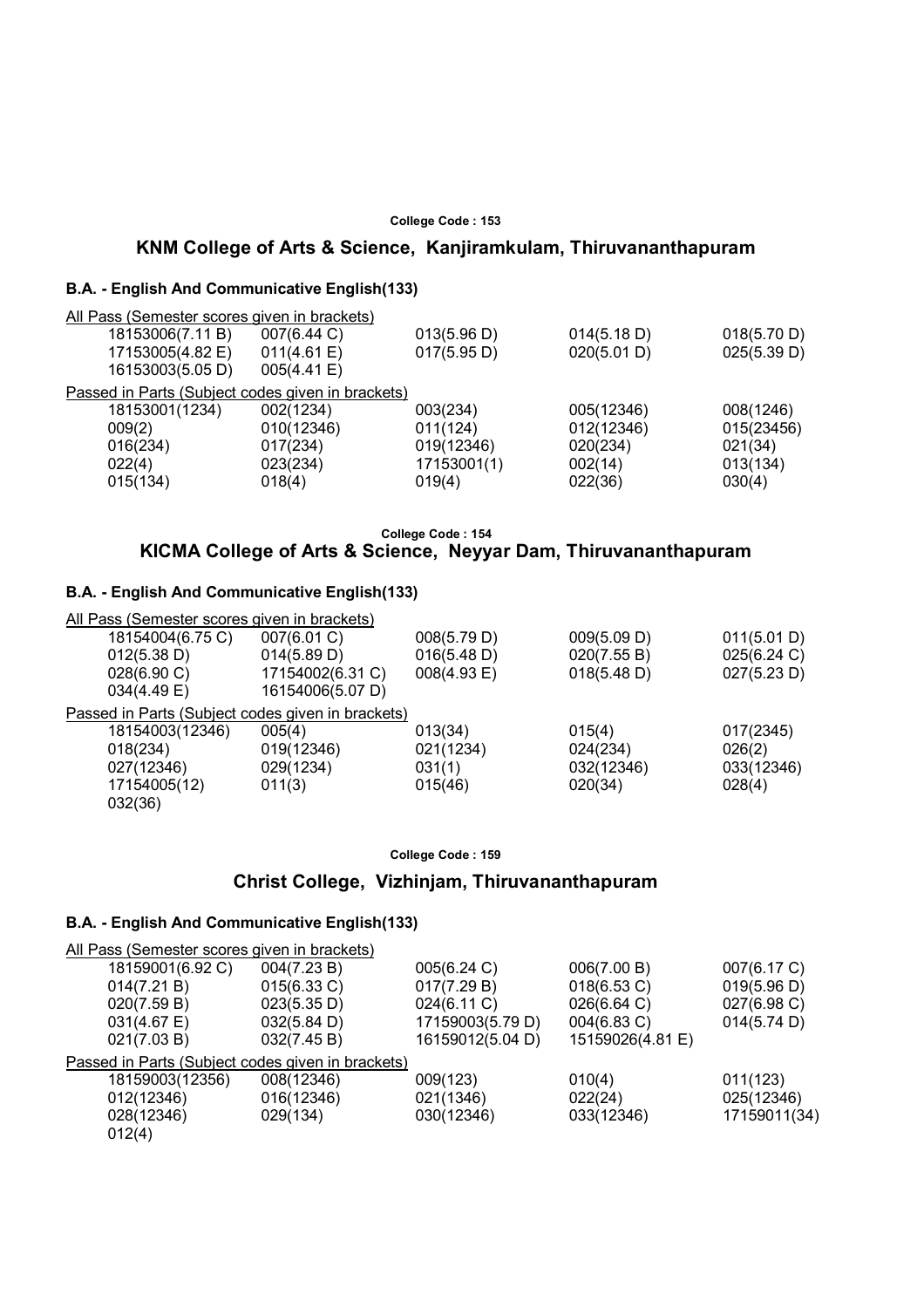### **A.J College of Science and Technology, Thonnakkal, Thiruvananthapuram**

#### **B.A. - English And Communicative English(133)**

| All Pass (Semester scores given in brackets)      |             |                  |              |             |
|---------------------------------------------------|-------------|------------------|--------------|-------------|
| 18800001(6.26 C)                                  | 005(5.74 D) | 009(5.09 D)      | 012(5.32 D)  | 014(7.41 B) |
| 015(7.21 B)                                       | 016(7.22 B) | 018(7.48 B)      | 020(5.74 D)  | 025(6.72 C) |
| 026(5.78 D)                                       | 027(6.43 C) | 14800021(5.05 D) |              |             |
| Passed in Parts (Subject codes given in brackets) |             |                  |              |             |
| 18800002(12)                                      | 003(1)      | 004(12)          | 006(12346)   | 008(2)      |
| 010(12)                                           | 013(126)    | 017(1)           | 019(1)       | 021(1346)   |
| 028(13)                                           | 029(1236)   | 030(12346)       | 17800006(26) | 018(6)      |
| 020(6)                                            | 022(124)    | 030(6)           | 16800014(3)  |             |
|                                                   |             |                  |              |             |

**College Code : 801**

# **C.H.M.M College of Advanced Studies, Chavarkode, Thiruvananthapuram**

#### **B.A. - English And Communicative English(133)**

| All Pass (Semester scores given in brackets) |                                                   |             |                  |             |
|----------------------------------------------|---------------------------------------------------|-------------|------------------|-------------|
| 18801001(6.40 C)                             | 005(6.51 C)                                       | 007(6.91 C) | 008(6.57 C)      | 009(6.50 C) |
| 010(6.41 C)                                  | 011(7.11 B)                                       | 012(6.32 C) | 013(5.62 D)      | 014(6.29 C) |
| 015(6.12 C)                                  | 019(5.76 D)                                       | 021(6.67 C) | 025(7.24 B)      | 026(6.75 C) |
| 028(6.24 C)                                  | 034(4.94 E)                                       | 035(5.83 D) | 17801004(4.91 E) | 011(4.92 E) |
| 022(7.35 B)                                  | 023(6.62 C)                                       | 025(6.85 C) |                  |             |
|                                              | Passed in Parts (Subject codes given in brackets) |             |                  |             |
| 18801002(146)                                | 003(1236)                                         | 004(12346)  | 006(12346)       | 017(23456)  |
| 018(12346)                                   | 020(1246)                                         | 022(12346)  | 023(1246)        | 024(1346)   |
| 027(1246)                                    | 029(123)                                          | 030(1234)   | 031(12346)       | 032(1346)   |
| 033(14)                                      | 17801020(6)                                       | 032(16)     | 033(16)          | 036(6)      |
| 037(6)                                       | 16801012(46)                                      |             |                  |             |

#### **College Code : 802**

### **College of Applied Sciences, Adoor, Pathanamthitta**

| All Pass (Semester scores given in brackets)                                         |                                                             |                                                               |                                                          |                                                          |
|--------------------------------------------------------------------------------------|-------------------------------------------------------------|---------------------------------------------------------------|----------------------------------------------------------|----------------------------------------------------------|
| 18802001(6.53 C)<br>$013(6.95)$ C)<br>028(6.77 C)<br>018(5.50 D)<br>16802028(5.79 D) | 004(6.94 C)<br>017(6.93 C)<br>029(5.71 D)<br>020(6.91 C)    | 008(6.72 C)<br>020(5.20 D)<br>17802003(5.33 D)<br>022(5.98 D) | 010(6.67 C)<br>022(7.34 B)<br>010(4.75 E)<br>027(5.91 D) | 012(6.79 C)<br>024(5.84 D)<br>017(5.97 D)<br>032(6.27 C) |
| Passed in Parts (Subject codes given in brackets)                                    |                                                             |                                                               |                                                          |                                                          |
| 18802002(1)<br>009(134)<br>018(12345)<br>026(12345)<br>023(12)                       | 003(136)<br>011(12345)<br>019(134)<br>027(1234)<br>025(126) | 005(134)<br>014(12345)<br>021(12346)<br>17802006(4)           | 006(12346)<br>015(12345)<br>023(12346)<br>011(12)        | 007(1346)<br>016(134)<br>025(12345)<br>012(24)           |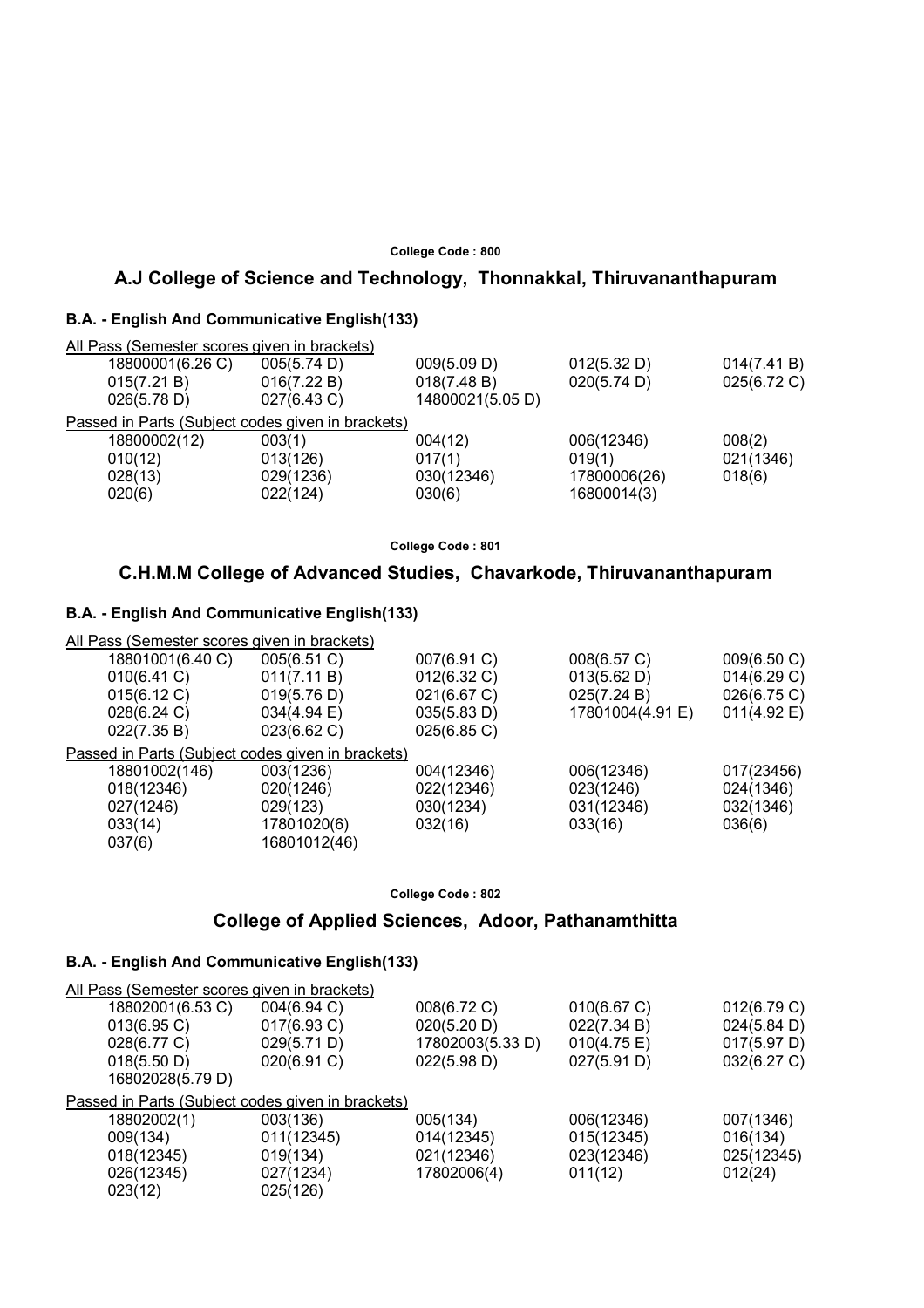### **Emmanuel College, Vazhichal, Thiruvananthapuram**

### **B.A. - English And Communicative English(133)**

| All Pass (Semester scores given in brackets)      |                       |              |             |
|---------------------------------------------------|-----------------------|--------------|-------------|
| 006(8.05 A)                                       | 008(7.02 B)           | 011(5.79 D)  | 013(6.36)   |
| 022(7.06 B)                                       | 024(5.79 D)           | 026(6.24 C)  | 033(5.82 D) |
| 17804002(4.48 E)                                  | $023(4.83 \text{ E})$ | 033(5.25 D)  | 035(5.62 D) |
| 040(7.26 B)                                       | 16804005(4.76 E)      | 008(4.61 E)  |             |
| Passed in Parts (Subject codes given in brackets) |                       |              |             |
| 004(1)                                            | 007(2)                | 012(12346)   | 014(12)     |
| 017(1234)                                         | 019(1234)             | 021(124)     | 023(12346)  |
| 029(12346)                                        | 030(1234)             | 032(234)     | 034(12345)  |
| 036(124)                                          | 037(13)               | 17804008(24) | 010(12)     |
| 019(16)                                           | 021(1)                | 022(2)       | 026(2)      |
| 036(2)                                            | 037(23)               | 16804014(3)  | 033(6)      |
|                                                   |                       |              |             |

**College Code : 805**

### **K.V.V.S College of Science and Technology, Adoor, Pathanamthitta**

### **B.A. - English And Communicative English(133)**

| All Pass (Semester scores given in brackets)      |             |                  |                  |             |
|---------------------------------------------------|-------------|------------------|------------------|-------------|
| 18805003(5.65 D)                                  | 005(6.28 C) | 007(6.18 C)      | 016(5.46 D)      | 017(7.92 B) |
| $018(4.87)$ E)                                    | 022(6.70 C) | 023(5.77 D)      | 025(7.18 B)      | 029(5.78 D) |
| 17805005(7.11 B)                                  | 006(5.20 D) | 015(6.37 C)      | 020(5.46 D)      | 021(5.61 D) |
| $025(4.89)$ E)                                    | 030(4.81)   | 16805006(5.54 D) | 15805004(4.77 E) |             |
| Passed in Parts (Subject codes given in brackets) |             |                  |                  |             |
| 18805001(25)                                      | 002(12346)  | 004(1)           | 006(1346)        | 008(1346)   |
| 009(1234)                                         | 010(13456)  | 011(23456)       | 019(12346)       | 021(34)     |
| 024(23456)                                        | 027(12456)  | 17805011(3)      | 012(3)           | 014(3)      |
| 017(136)                                          | 022(1)      | 026(3)           |                  |             |
|                                                   |             |                  |                  |             |

#### **College Code : 807**

### **National College, Ambalathara, Thiruvananthapuram**

| All Pass (Semester scores given in brackets)      |                  |                  |             |             |
|---------------------------------------------------|------------------|------------------|-------------|-------------|
| 18807001(6.90 C)                                  | 003(5.77 D)      | 008(5.69 D)      | 009(6.99 C) | 016(6.91 C) |
| 017(6.44 C)                                       | 018(6.20 C)      | 019(6.43 C)      | 020(7.69 B) | 021(4.98 E) |
| 022(5.97 D)                                       | 023(6.84 C)      | 025(6.44 C)      | 027(6.83 C) | 028(6.61 C) |
| 029(6.60 C)                                       | 17807010(5.07 D) | 012(4.42 E)      | 025(4.71 E) | 031(4.36 E) |
| 16807021(4.74 E)                                  | 15807027(5.69 D) | 14807003(4.80 E) |             |             |
| Passed in Parts (Subject codes given in brackets) |                  |                  |             |             |
| 18807002(12346)                                   | 004(12346)       | 005(12346)       | 006(16)     | 010(134)    |
| 011(16)                                           | 012(12346)       | 014(12346)       | 015(2346)   | 024(1346)   |
| 031(12346)                                        | 17807002(12)     | 009(2)           | 011(24)     | 017(2)      |
| 030(6)                                            | 16807017(36)     | 027(16)          |             |             |
|                                                   |                  |                  |             |             |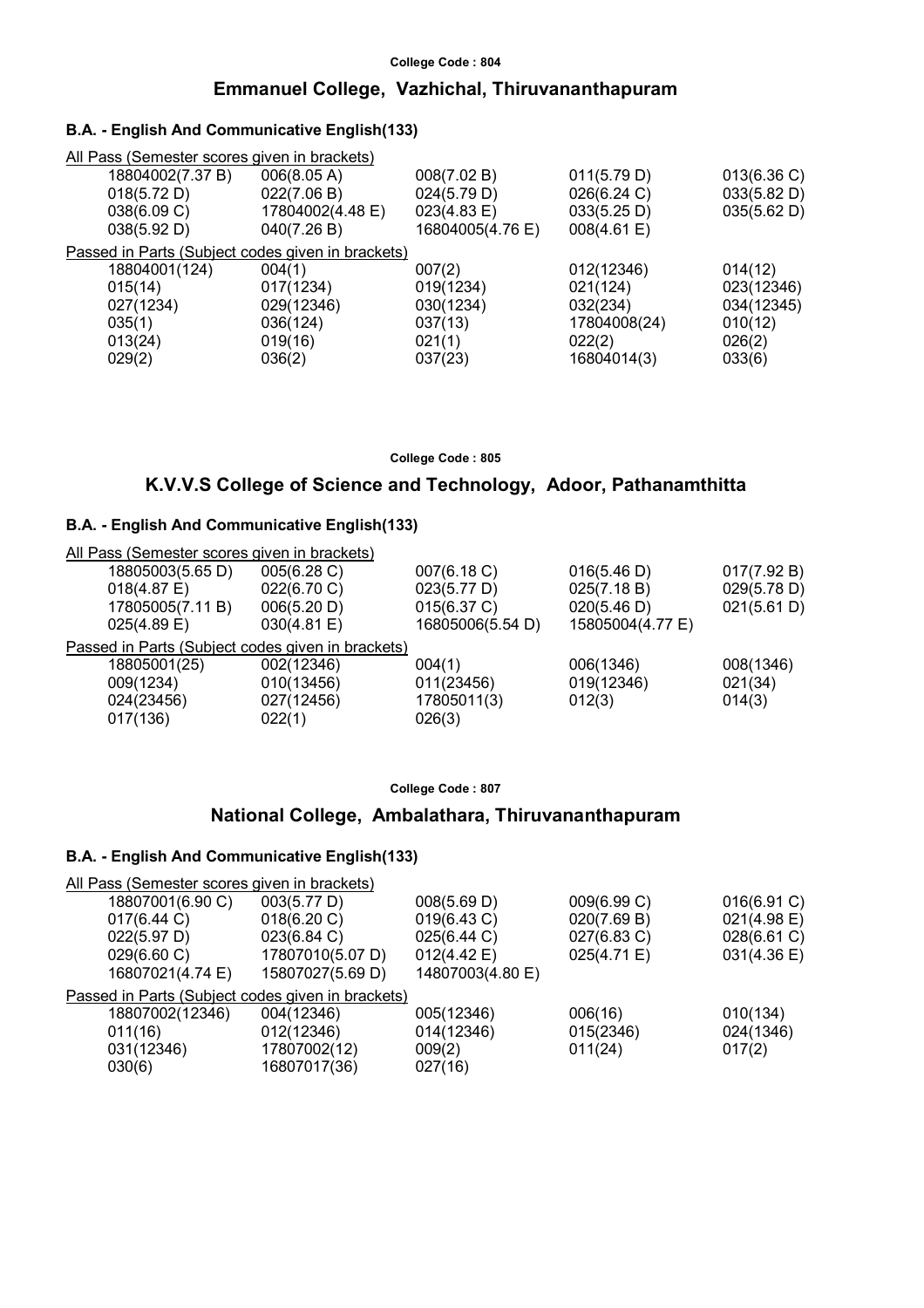# **Naipunya School of Management, Cherthala, Alappuzha**

### **B.A. - English And Communicative English(133)**

All Pass (Semester scores given in brackets)

| 18812001(7.44 B)                                  | 002(7.50 B) | 008(5.66 D)      | 010(6.63 C) | 014(6.37 C) |
|---------------------------------------------------|-------------|------------------|-------------|-------------|
| 019(6.19 C)                                       | 022(7.06 B) | 023(6.27 C)      | 028(6.22 C) | 034(6.10 C) |
| 037(6.22 C)                                       | 044(6.34 C) | 17812004(5.45 D) | 008(5.48 D) | 009(5.27 D) |
| 013(5.37 D)                                       | 015(5.51 D) | 018(5.53 D)      | 020(6.71 C) | 025(7.70 B) |
| 031(5.08 D)                                       | 032(5.35 D) | 034(4.82 E)      | 038(5.91 D) | 041(5.45 D) |
| 16812035(5.03 D)                                  | 036(5.10 D) |                  |             |             |
| Passed in Parts (Subject codes given in brackets) |             |                  |             |             |
| 18812003(1236)                                    | 006(12346)  | 007(123)         | 009(1234)   | 011(12346)  |
| 012(12346)                                        | 015(12346)  | 016(1236)        | 017(12346)  | 018(1236)   |
| 020(12346)                                        | 021(12346)  | 024(12346)       | 025(12346)  | 026(13)     |
| 027(12346)                                        | 029(12346)  | 030(1236)        | 031(1346)   | 032(134)    |
| 033(12346)                                        | 035(13456)  | 038(1346)        | 039(1346)   | 040(1346)   |
| 041(12346)                                        | 042(12346)  | 043(3)           | 045(12346)  | 046(1346)   |
| 17812014(2)                                       | 016(5)      | 019(1)           | 022(35)     | 024(1)      |
| 027(12)                                           | 029(346)    | 030(4)           | 033(25)     | 037(2)      |
| 042(6)                                            | 043(234)    | 16812020(34)     | 039(6)      | 042(34)     |
|                                                   |             |                  |             |             |

**College Code : 822**

# **Sree Narayana Guru Memorial Arts & Science College, Thuravoor, Alappuzha**

#### **B.A. - English And Communicative English(133)**

| All Pass (Semester scores given in brackets)      |                |                       |        |            |
|---------------------------------------------------|----------------|-----------------------|--------|------------|
| 17822002(5.13 D)                                  | $005(4.61)$ E) | $008(4.64 \text{ E})$ |        |            |
| Passed in Parts (Subject codes given in brackets) |                |                       |        |            |
| 18822001(12346)                                   | 002(12345)     | 004(34)               | 005(3) | 006(12346) |
| 007(12346)                                        | 16822002(3)    | 009(6)                |        |            |

**College Code : 892**

# **SDV College of Arts & Applied Science, Alappuzha, Alappuzha**

| All Pass (Semester scores given in brackets) |                                                   |                |             |             |
|----------------------------------------------|---------------------------------------------------|----------------|-------------|-------------|
| 17892002(5.05 D)                             | $004(4.82 \text{ E})$                             | 005(4.36)      | 006(4.77 E) | 007(4.92 E) |
| 012(5.46 D)                                  | $018(4.27)$ E)                                    | 019(4.79 E)    | 021(4.62 E) | 023(5.27 D) |
| 025(5.15 D)                                  | 16892001(5.24 D)                                  | 005(4.90 E)    | 007(5.20 D) | 010(5.45 D) |
| 011(5.26 D)                                  | $015(4.59)$ E)                                    | $017(4.87)$ E) |             |             |
|                                              | Passed in Parts (Subject codes given in brackets) |                |             |             |
| 17892001(26)                                 | 010(23)                                           | 013(24)        | 014(23)     | 024(234)    |
| 026(24)                                      | 029(234)                                          |                |             |             |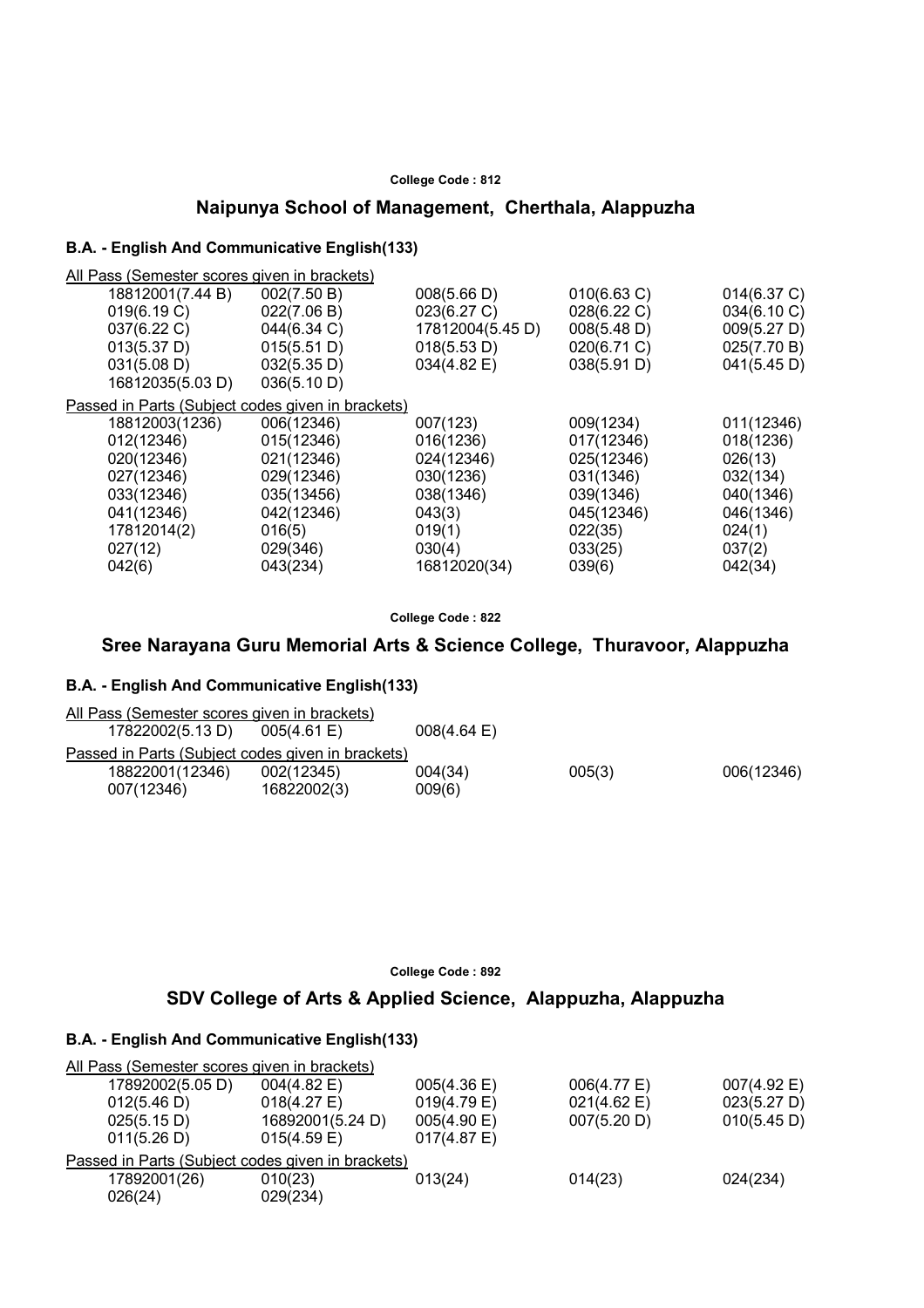| CE statement not received |       |       |       |       |
|---------------------------|-------|-------|-------|-------|
| 18892001()                | 002() | 003() | 004() | 005() |
| 006()                     | 007() | 008() | 009() | 010() |
| 011()                     | 012() | 013() | 014() | 015() |
| 016()                     | 017() | 018() | 019() | 020() |
| 021()                     | 022() | 023() | 025() | 026() |
| 027()                     | 028() | 029() | 030() |       |

# **Muslim Association College of Arts and Science, Panavoor, Thiruvananthapuram**

### **B.A. - English And Communicative English(133)**

| All Pass (Semester scores given in brackets)      |             |                  |             |             |
|---------------------------------------------------|-------------|------------------|-------------|-------------|
| 18893001(5.85 D)                                  | 002(6.75 C) | 004(5.41 D)      | 006(6.14 C) | 007(4.60 E) |
| 008(5.78 D)                                       | 009(5.70 D) | 012(5.47 D)      | 013(6.29 C) | 014(5.85 D) |
| 015(5.59 D)                                       | 018(6.27 C) | 019(6.56 C)      | 020(5.04 D) | 021(5.71 D) |
| 022(5.91 D)                                       | 024(5.33 D) | 028(6.19 C)      | 032(6.56 C) | 033(5.45 D) |
| 17893001(4.92 E)                                  | 007(4.70 E) | 012(4.43 E)      | 013(5.42 D) | 025(5.70 D) |
| 16893013(5.63 D)                                  | 014(4.84)   | 14893003(4.99 E) |             |             |
| Passed in Parts (Subject codes given in brackets) |             |                  |             |             |
| 18893003(12346)                                   | 005(6)      | 010(12346)       | 011(12346)  | 016(12346)  |
| 017(126)                                          | 023(246)    | 027(6)           | 029(2346)   | 031(124)    |
| 034(26)                                           | 16893010(5) | 14893017(35)     | 022(1)      |             |
|                                                   |             |                  |             |             |

#### **College Code : 906**

# **UIT, Pallickal, Thiruvananthapuram**

### **B.A. - English And Communicative English(133)**

| All Pass (Semester scores given in brackets)      |             |             |             |             |
|---------------------------------------------------|-------------|-------------|-------------|-------------|
| 18906007(5.21 D)                                  | 009(7.12 B) | 010(6.04 C) | 011(5.18 D) | 014(7.41 B) |
| $019(4.86 \text{ E})$                             | 021(5.26 D) |             |             |             |
| Passed in Parts (Subject codes given in brackets) |             |             |             |             |
| 18906001(126)                                     | 008(1256)   | 012(23)     | 013(2)      | 016(12356)  |
| 017(12345)                                        | 018(24)     | 023(12345)  |             |             |
|                                                   |             |             |             |             |

**College Code : 967**

# **UIT, Vellarada, Thiruvananthapuram**

| All Pass (Semester scores given in brackets)      |                |             |          |          |
|---------------------------------------------------|----------------|-------------|----------|----------|
| 18967006(5.45 D)                                  | $007(6.57)$ C) | 024(5.81 D) |          |          |
| Passed in Parts (Subject codes given in brackets) |                |             |          |          |
| 18967001(12345)                                   | 002(125)       | 003(125)    | 004(245) | 005(1)   |
| 008(25)                                           | 009(12345)     | 010(12345)  | 013(12)  | 014(1)   |
| 016(125)                                          | 017(1256)      | 018(2)      | 019(125) | 021(125) |
| 022(12345)                                        | 023(2)         |             |          |          |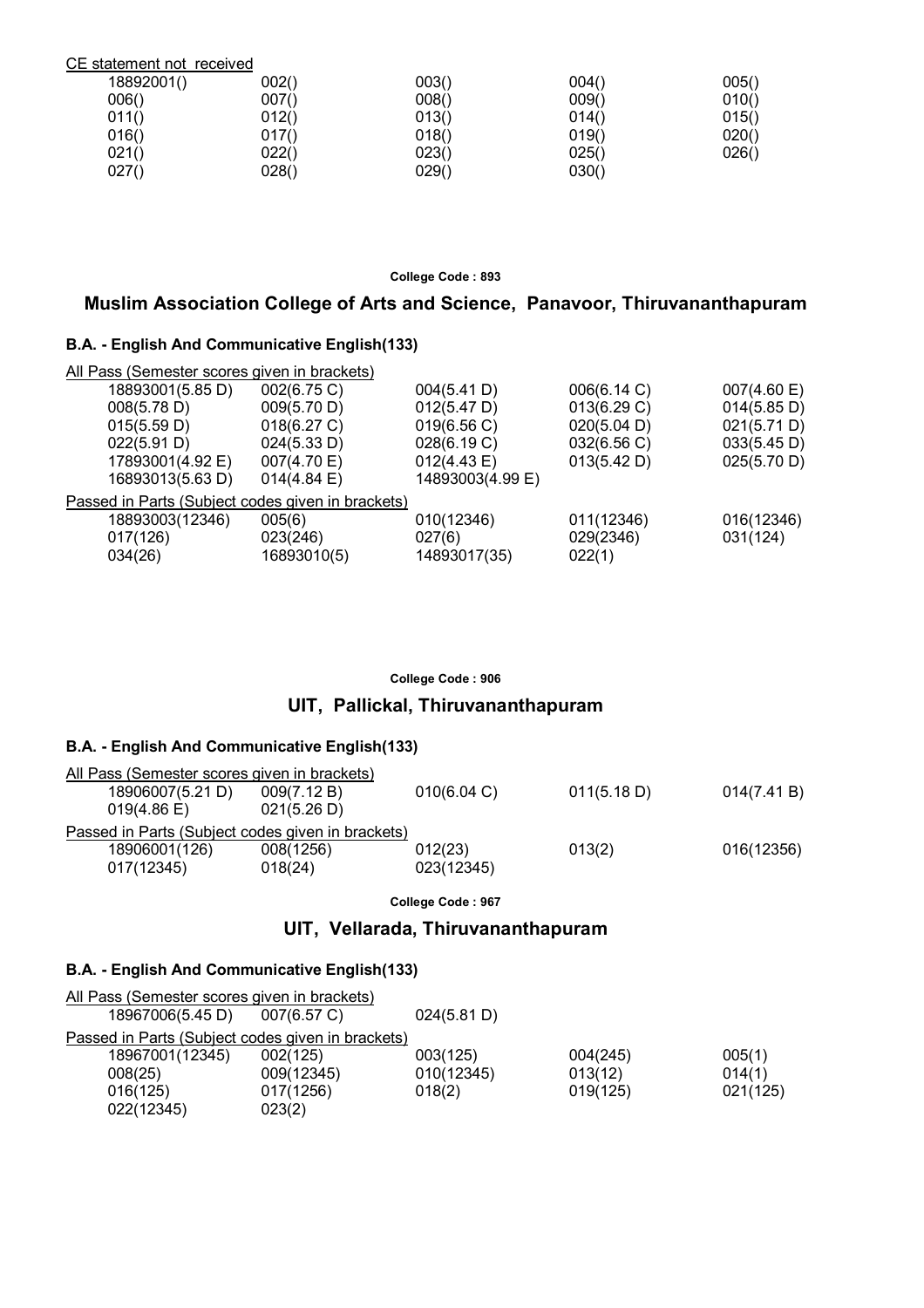# **UIT, Kallara ,Vamanapuram, Thiruvananthapuram**

### **B.A. - English And Communicative English(133)**

|          |                                 | All Pass (Semester scores given in brackets)                                   |                                           |                                       |                            |
|----------|---------------------------------|--------------------------------------------------------------------------------|-------------------------------------------|---------------------------------------|----------------------------|
|          | 18984002(6.59 C)<br>011(5.95 D) | 003(5.63 D)<br>012(6.51 C)                                                     | 006(5.80 D)<br>022(6.22 C)<br>007(7.13 B) | 008(5.42 D)<br>17984002(7.06 B)       | 010(6.61 C)<br>003(6.21 C) |
|          | 004(6.96)<br>18984001(1234)     | 006(6.88 C)<br>Passed in Parts (Subject codes given in brackets)<br>004(12346) | 009(234)                                  |                                       |                            |
| 016(134) | 023(12345)                      | 018(4)<br>024(12346)                                                           | 019(13456)<br>025(4)                      | 013(34)<br>020(1234)<br>17984001(234) | 015(134)<br>021(14)        |

#### **College Code : 991 UIT, Pathiyoor, Kayamkulam, Alappuzha**

### **B.A. - English And Communicative English(133)**

| 011(5.63 D) |
|-------------|
|             |
|             |
|             |
|             |
|             |
|             |

### Sd/-  **CONTROLLER OF EXAMINATIONS**

**University Buildings, Thiruvananthapuram Dated: 27.05.2020**